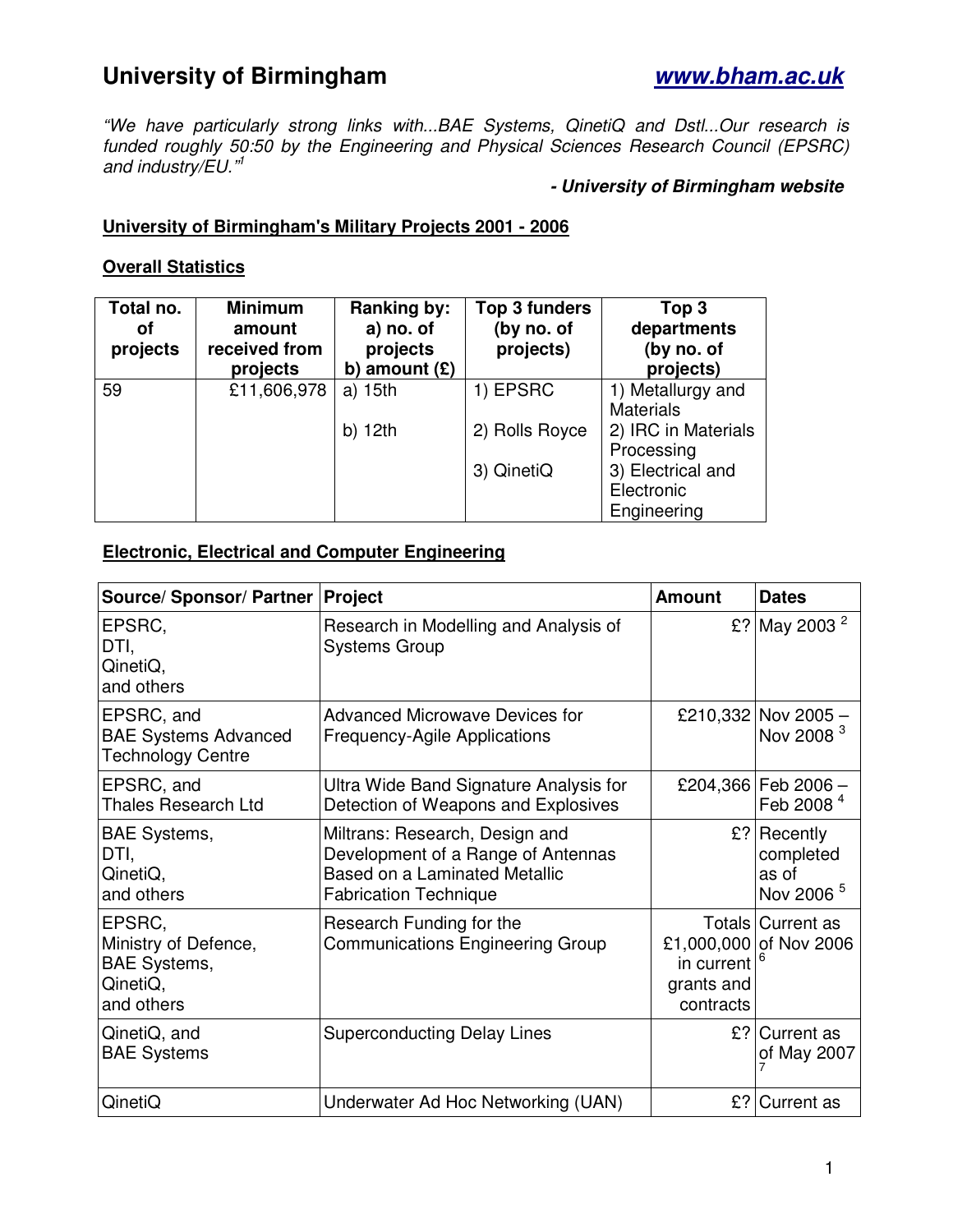| Source/Sponsor/Partner Project | <b>Amount</b> | <b>Dates</b> |
|--------------------------------|---------------|--------------|
|                                |               | of May 2007  |

## **Metallurgy and Materials**

| Source/ Sponsor/ Partner                                                                    | <b>Project</b>                                                                                                                                                                                                                                     | <b>Amount</b>                                                               | <b>Dates</b>                                  |
|---------------------------------------------------------------------------------------------|----------------------------------------------------------------------------------------------------------------------------------------------------------------------------------------------------------------------------------------------------|-----------------------------------------------------------------------------|-----------------------------------------------|
| EPSRC, and<br>Rolls Royce Plc                                                               | Oxide Spallation and the Integrity of the<br><b>Thermal Barrier Coating Systems</b>                                                                                                                                                                | £168,810                                                                    | Jan 1998-<br>Jun 2001 <sup>9</sup>            |
| EPSRC,<br>Ministry of Defence, and<br><b>BAE Systems Plc</b>                                | Corrosion of Welds in High Strength<br><b>Aluminium Alloys</b>                                                                                                                                                                                     | £161,483                                                                    | June 1999 -<br>Oct 2002 <sup>10</sup>         |
| EPSRC,<br>Rolls Royce Plc,<br>and others                                                    | Durability Design Methodology for<br><b>Structural Components Cast from</b><br><b>Magnesium Alloys</b>                                                                                                                                             | £203,735                                                                    | Oct 1999 -<br>Sept 2002                       |
| EPSRC,<br>Rolls Royce Plc,<br>and others                                                    | The Fundamentals of Investment Casting                                                                                                                                                                                                             | £642,387                                                                    | Nov 1999 -<br>Oct 2002 <sup>12</sup>          |
| EPSRC,<br>Ministry of Defence, and<br>Rolls Royce Plc                                       | Fracture, Fatigue and Durability of High<br><b>Strength Titanium Aluminides</b>                                                                                                                                                                    | £246,550                                                                    | Apr 2000 -<br>Mar 2003 <sup>13</sup>          |
| EPSRC,<br>Rolls Royce Plc,<br>and others                                                    | Integrated Process Modelling for Gas<br>Turbine Manufacture. Project involves<br>fundamental research by:<br>University of Cambridge (Materials<br>Science and Metallurgy Department),<br>University of Birmingham, and<br>Imperial College London | ?<br>(NB<br>£297,329<br>awarded to<br><b>University</b><br>οf<br>Cambridge) | Oct 2000 -<br>Sept 2003                       |
| EPSRC,<br>Ministry of Defence,<br><b>BAE Systems Plc,</b><br>Rolls Royce Plc,<br>and others | <b>Engineering Doctorate Centre:</b><br><b>Engineered Metals for High Performance</b><br>Applications in Aerospace and Related<br>Technologies                                                                                                     |                                                                             | £697,012 Oct 2001 -<br>Mar 2004 <sup>15</sup> |
| EPSRC, and<br>Rolls Royce Plc                                                               | Microstructure/ Property Relationships in<br>B2 Nb (Al, V) Alloys for High<br><b>Temperature Structural Use</b>                                                                                                                                    |                                                                             | £173,186 Dec 2001-<br>Nov 2004 16             |
| EPSRC, and<br>Rolls Royce Plc                                                               | Thermal Cycling of TiAl-Based Alloys                                                                                                                                                                                                               |                                                                             | £62,991 Oct 2002 -<br>Sept 2005               |
| EPSRC,<br>QinetiQ Ltd, and<br>Rolls Royce Plc                                               | DARP: Advanced Aero-Engine Materials<br>(ADAM) DARPS Programme: Titanium<br><b>MMC Behaviour and Lifing Studies</b>                                                                                                                                | £214,192                                                                    | Apr 2003 -<br>Sept 2006                       |
| EPSRC,<br>Ministry of Defence,<br><b>BAE Systems,</b><br>Rolls Royce Plc,                   | <b>Engineering Metals for High Performance</b><br>Applications in Aerospace and Related<br>Technologies                                                                                                                                            | £837,760                                                                    | $Oct 2003 -$<br>Mar 2004 <sup>19</sup>        |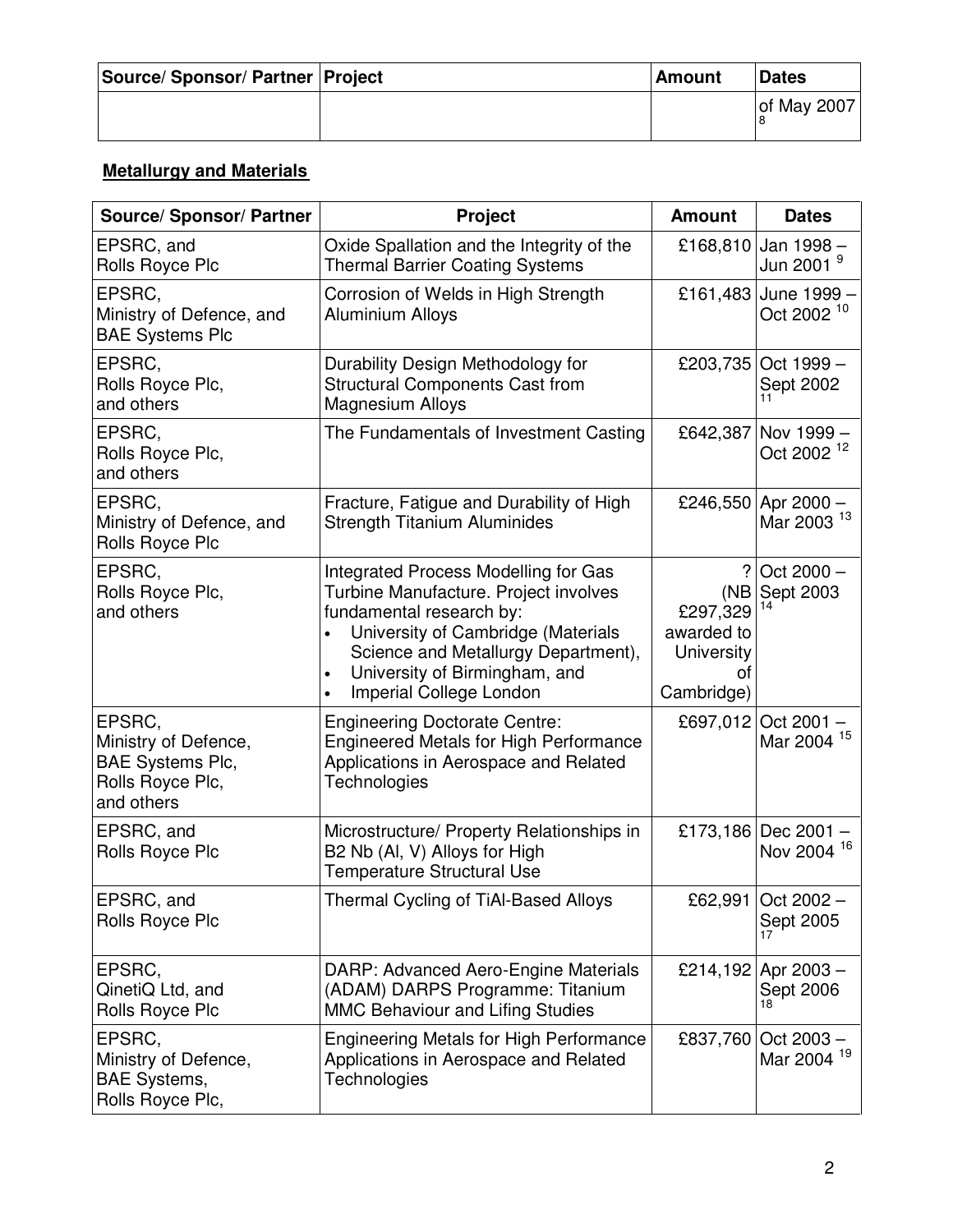| <b>Source/ Sponsor/ Partner</b>                                                      | <b>Project</b>                                                                                                                        | <b>Amount</b> | <b>Dates</b>                                  |
|--------------------------------------------------------------------------------------|---------------------------------------------------------------------------------------------------------------------------------------|---------------|-----------------------------------------------|
| and others                                                                           |                                                                                                                                       |               |                                               |
| EPSRC,<br>Rolls Royce Plc,<br>and others                                             | The Oxidation Of SmCo-Based<br><b>Permanent Magnets</b>                                                                               |               | £149,034 Apr 2005 -<br>Apr 2008 <sup>20</sup> |
| EPSRC, and<br>Rolls Royce Plc                                                        | Research Chairs: EPSRC/ Rolls-Royce<br>Star Appointment in Casting Technology                                                         |               | £653,533 May 2005 -<br>Apr 2010 <sup>21</sup> |
| EPSRC,<br>Vosper Thornycroft (UK)<br>Ltd,<br>Westland Helicopters Ltd,<br>and others | Self-Sensing Fibre Reinforced<br>Composites: A Novel Technique for<br>Process and Structural Health Monitoring                        |               | £328,954 Oct 2005 -<br>Sept 2008              |
| EPSRC,<br>QinetiQ Ltd,<br>Rolls Royce Plc,<br>and others                             | Alloys By Design - A Materials Modelling<br>Approach                                                                                  | £506,275      | Oct $2006 -$<br>Mar 2010 <sup>23</sup>        |
| QinetiQ (Malvern)                                                                    | Damage Detection in Carbon Fibre<br><b>Composite Structures Using Polymer</b><br><b>Fibres and Triboluminescent Damage</b><br>Sensors |               | £? Current as<br>of May 2007<br>24            |

## **Manufacturing and Mechanical Engineering**

| <b>Source/ Sponsor/ Partner</b>                                     | <b>Project</b>                                                                                                            | <b>Amount</b> | <b>Dates</b>                                 |
|---------------------------------------------------------------------|---------------------------------------------------------------------------------------------------------------------------|---------------|----------------------------------------------|
| EPSRC, and<br>Rolls Royce Plc                                       | High Speed Milling of Nickel Based<br>Superalloys                                                                         | £188,277      | Apr 1998 –<br>Mar 2001 <sup>25</sup>         |
| EPSRC,<br>Rolls Royce Plc,<br>and others                            | Machining of Nickel Based Superalloys<br>using Mounted Grinding Points fitted to a<br><b>High Speed Maching Centre</b>    | £95,371       | Sept 1999 -<br>Aug 2001 <sup>26</sup>        |
| EPSRC,<br>Rolls Royce Plc,<br>and others                            | Feasibility Study on the Design/<br>Evaluation of a Duplex HSM/ EDM<br>System for Rapid Production of<br>Components       |               | £83,696 Dec 1999 -<br>May 2001 <sup>27</sup> |
| EPSRC,<br><b>BAE Systems Plc,</b><br>and others                     | Quality Surface Wrapping for<br>Manufacture                                                                               | £120,967      | Dec 2000 -<br>Mar 2004 <sup>28</sup>         |
| EPSRC,<br><b>BAE Systems Plc,</b><br>Rolls Royce Plc,<br>and others | Point-Based Plug-Ins to Enhance the<br>Quality of Geometric Data for Computer<br><b>Aided Engineering</b>                 | £289,957      | Sept 2001-<br>Jan 2005 <sup>29</sup>         |
| EPSRC, and<br>Rolls Royce Plc                                       | Visiting Fellowship: The Interaction of<br>Solidification and Infiltration in Metal<br><b>Matrix Composite Processing</b> | £53,540       | Mar 2006 -<br>Sept 2006 <sup>30</sup>        |

# **School of Computer Science**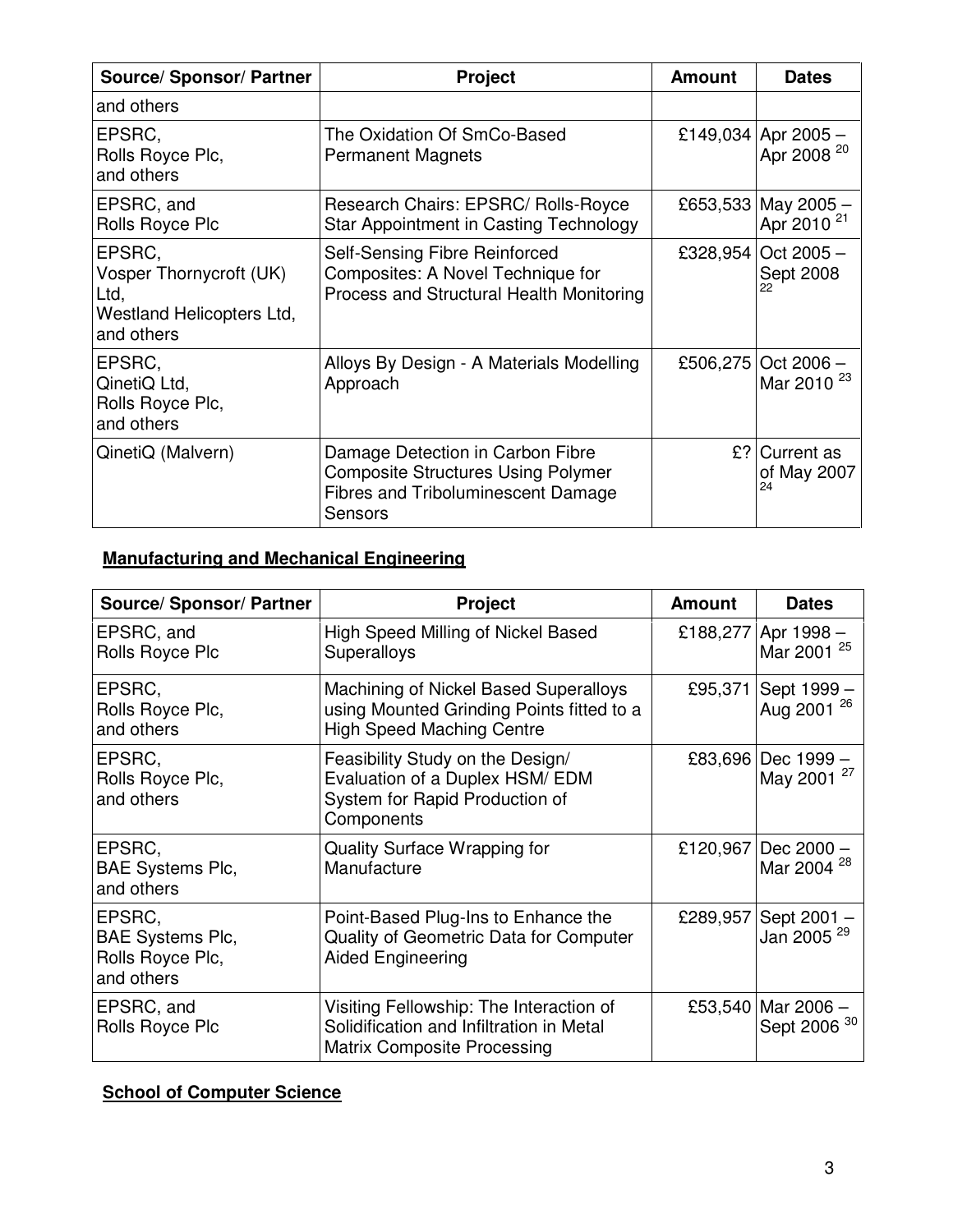| Source/ Sponsor/ Partner                                 | <b>Project</b>                                                                                                   | <b>Amount</b>                                | <b>Dates</b>                                   |
|----------------------------------------------------------|------------------------------------------------------------------------------------------------------------------|----------------------------------------------|------------------------------------------------|
| QinetiQ, and<br>DTI                                      | A Future Of Reliable Wireless Ad Hoc<br><b>Networks of Roaming Devices</b><br>(FORWARD)                          | £80,000 2003 -<br>approx. 2005 <sup>31</sup> |                                                |
| EPSRC, and<br>QinetiQ (Malvern)                          | <b>Automated Verification of Probabilistic</b><br>Protocols with PRISM (Probabilistic<br>Symbolic Model Checker) |                                              | £181,509 Apr 2003 -<br><b>June 2006</b><br>32  |
| EPSRC,<br>DTI,<br>Rolls Royce,<br>QinetiQ,<br>and others | A Midlands e-Science Centre of<br>Excellence Proposal: Modelling and<br>Analysis of Large Complex Systems        |                                              | £150,092 Sept 2003 -<br>Dec 2005 <sup>33</sup> |
| <b>Thales</b>                                            | Case Studentship with Thales                                                                                     |                                              | £3,629 2005/2006<br>Financial<br>Year $34$     |
| EPSRC,<br>QinetiQ (Malvern),<br>and others               | UbiVal: Fundamental Approaches to<br>Validation of Ubiquitous Computing<br>Applications and Infrastructures      |                                              | £510,904 Oct 2006 -<br>Mar 2010 <sup>35</sup>  |

# **IRC in Materials Processing**

| <b>Source/ Sponsor/ Partner</b>                                  | <b>Project</b>                                                                                                | <b>Amount</b> | <b>Dates</b>                                   |
|------------------------------------------------------------------|---------------------------------------------------------------------------------------------------------------|---------------|------------------------------------------------|
| EPSRC,<br>Rolls Royce Plc,<br>and others                         | Low Cost Near Net-Shape Manufacture<br>of Turbine Engine Ring Components                                      |               | £181,022 Mar 1998 -<br>Mar 2001 36             |
| EPSRC, and                                                       | Atomisation, Spray Forming and                                                                                |               | £370,635 Oct 1999 -                            |
| Rolls Royce Plc                                                  | Processing of Ti-Based Alloys                                                                                 |               | Sept 2002                                      |
| EPSRC, and                                                       | Novel Oxide Fibres for Ceramic Matrix                                                                         |               | £139,704 Oct 1999 -                            |
| Rolls Royce Plc                                                  | Composites                                                                                                    |               | Sept 2002                                      |
| EPSRC,<br>Ministry of Defence,<br>Rolls Royce Plc,<br>and others | Net Shape Casting of TiAL Components                                                                          |               | £324,529 Sept 2000 -<br>Aug 2003 <sup>39</sup> |
| EPSRC, and                                                       | Ductility and Cracking in High Nb Tial                                                                        |               | £216,046 Apr 2001 -                            |
| Rolls Royce Plc                                                  | Alloys                                                                                                        |               | Mar 2004 40                                    |
| EPSRC, and                                                       | Process and Alloy Development of Beta                                                                         |               | £250,537 Jan 2002 -                            |
| Rolls Royce Plc                                                  | Ti Alloys                                                                                                     |               | Jan 2005 <sup>41</sup>                         |
| EPSRC,<br>QinetiQ Ltd,<br>Rolls Royce Plc,<br>and others         | Development and Evaluation of Novel<br>Low Cost Oxide/ Oxide CMC<br><b>Components For Gas Turbine Engines</b> |               | £202,268 Jul 2002 -<br>Mar 2006 <sup>42</sup>  |
| DTI,                                                             | Net Shape HIPping of Engineering                                                                              |               | £? 2003 -                                      |
| Rolls Royce, and                                                 | Components (ADAM-DARPs)                                                                                       |               | 2007 <sup>43</sup>                             |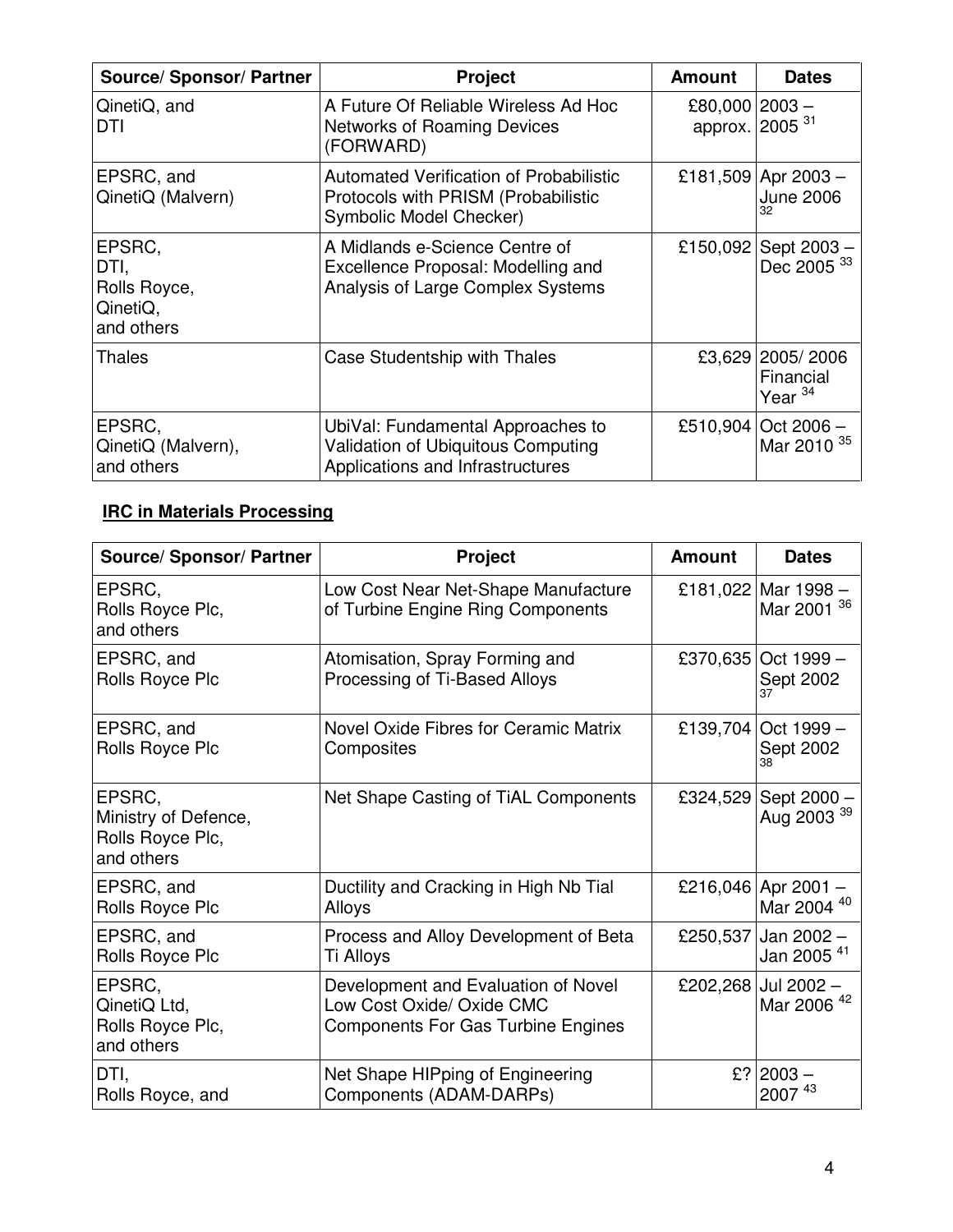| <b>Source/ Sponsor/ Partner</b>                                              | <b>Project</b>                                                                                                                                                        | <b>Amount</b>           | <b>Dates</b>                                                     |
|------------------------------------------------------------------------------|-----------------------------------------------------------------------------------------------------------------------------------------------------------------------|-------------------------|------------------------------------------------------------------|
| QinetiQ                                                                      |                                                                                                                                                                       |                         |                                                                  |
| EPSRC,<br>QinetiQ Ltd,<br>Rolls Royce Plc,<br>and others                     | Modelling, Microstructure and Properties<br>of Nickel Superalloys Processed by<br><b>Centrifugal Spray Deposition</b>                                                 |                         | £264,004 Jan 2003 -<br>Dec 2005 <sup>44</sup>                    |
| EPSRC,<br>Rolls Royce Plc,<br>and others                                     | <b>FARADAY: Developing a Paste</b><br><b>Formulation Criterion</b>                                                                                                    |                         | £69,118 Apr 2004 -<br>Mar 2007 <sup>45</sup>                     |
| EPSRC,<br>Rolls Royce Plc,<br>QinetiQ,<br>Ministry of Defence,<br>and others | A Feasibility Study of Bonding of Powder<br>Silicides for Application to Aero and<br>Land-Based Turbines. Part of DTI<br><b>Funded Powermatrix Faraday Initiative</b> | Rolls-Royce   Financial | £284,753 Oct 2004 -<br>Sept 2007.<br>£312 from 2005/2006<br>Year |
|                                                                              |                                                                                                                                                                       | £4,200 from 2005/2006   | QinetiQ Financial<br>Year <sup>46</sup>                          |
| EPSRC,<br>Rolls Royce Plc,<br>and others                                     | Measurement and Modelling of Electrical,<br><b>Transport and Phase-Change</b><br>Phenomena and Application to Vacuum<br>Arc Remelting for Optimal Material<br>Quality |                         | £169,410 Dec 2006 -<br>Dec 2009 <sup>47</sup>                    |

### **Business Strategy and Procurement**

| <b>Source/ Sponsor/ Partner</b>          | <b>Project</b>                                                 | Amount | <b>Dates</b>                                  |
|------------------------------------------|----------------------------------------------------------------|--------|-----------------------------------------------|
| EPSRC,<br>Rolls Royce Plc,<br>and others | IMI Competitive Advantage Through<br><b>Supply Performance</b> |        | £228,971 Jan 2001 -<br>Feb 2003 <sup>48</sup> |

### **School of Physics and Astronomy**

| <b>Source/ Sponsor/ Partner</b>  | <b>Project</b>                                                                                                     | <b>Amount</b> | <b>Dates</b>                                 |
|----------------------------------|--------------------------------------------------------------------------------------------------------------------|---------------|----------------------------------------------|
| EPSRC, and<br>Dstl               | Ion and Electron Swarm Studies of<br>Relevance to Plasma Processing                                                |               | £148,202 Apr 1999 -<br>Sept 2002             |
| EPSRC, and<br>Dstl               | Sensitive and Selective On-Line Trace<br>Gas Analysis Using a Proton Transfer<br><b>Reaction-Mass Spectrometer</b> |               | £47,430 Jul 2001 -<br>Jul 2004 <sup>50</sup> |
| EPSRC, and<br><b>BAE Systems</b> | <b>Spherical Superconducting Torsion</b><br>Balance as a Detector in a Presion<br>Determination of Casimir Force   |               | £? Current as<br>of May 2007<br>51           |

### **Centre of Excellence for Research in Computational Intelligence (CERCIA)**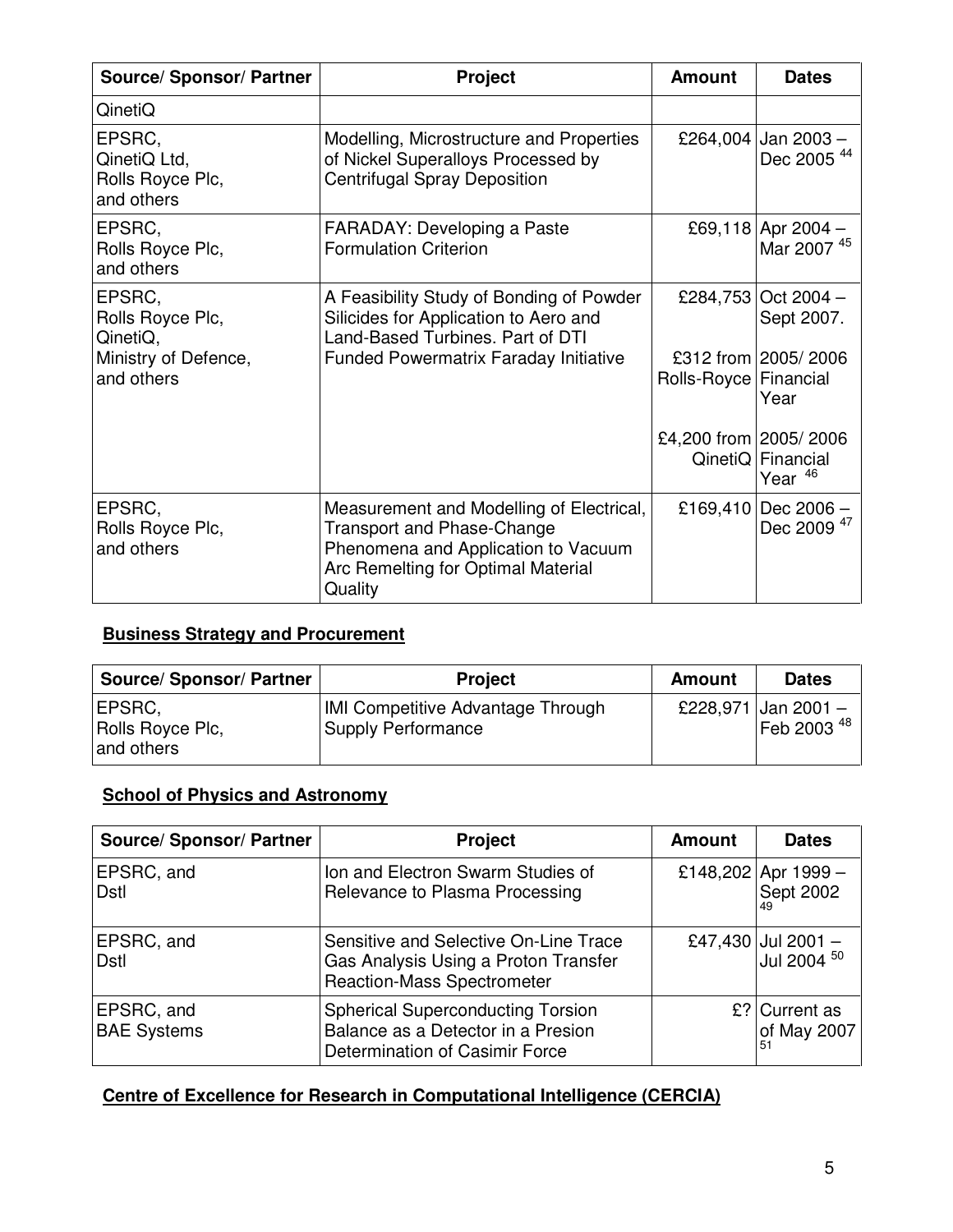| <b>Source/ Sponsor/ Partner</b>                                                                     | <b>Project</b>                                                                                                         | <b>Amount</b> | <b>Dates</b>                        |
|-----------------------------------------------------------------------------------------------------|------------------------------------------------------------------------------------------------------------------------|---------------|-------------------------------------|
| centre include:<br><b>BAE Systems,</b><br>$\bullet$<br>QinetiQ,<br>∣∙<br>Rolls Royce, and<br>Thales | Industrial partners of the The Centre for Excellence for Research<br>in Computational Intelligence and<br>Applications |               | £? 2003 to<br>present <sup>52</sup> |

## **School of Mathematics**

| <b>Source/ Sponsor/ Partner</b> | <b>Project</b>                                                                                       | Amount          | <b>Dates</b> |
|---------------------------------|------------------------------------------------------------------------------------------------------|-----------------|--------------|
| QinetiQ (Rosyth)                | Cavitation and Bubble Dynamics. Project<br>involves 3 studentships during the period<br>2000 to 2003 | £120,000 2001 - | $2003^{53}$  |

# **Chemical Engineering**

| <b>Source/ Sponsor/ Partner</b> | <b>Project</b>                                         | <b>Amount</b> | <b>Dates</b>                                             |
|---------------------------------|--------------------------------------------------------|---------------|----------------------------------------------------------|
| <b>QinetiQ</b>                  | <b>Production of Ultra-Fine Energetic</b><br>Materials |               | $\mathsf{E}? Current/$<br>Recent as<br>of May 2007<br>54 |

# **Sport and Exercise Science**

| <b>Source/ Sponsor/ Partner</b> | <b>Project</b>                                                                              | <b>Amount</b> | <b>Dates</b>                                |
|---------------------------------|---------------------------------------------------------------------------------------------|---------------|---------------------------------------------|
| QinetiQ                         | Metabolic Responses in Acute Bouts of<br><b>Exercise During Pregnancy and</b><br>Postpartum |               | £61,151 2005/2006<br>Financial<br>Year $55$ |
| QinetiQ                         | Exercise metabolism in pregnant women                                                       |               | £260,000 Current as<br>of Jan 2007<br>56    |

### **Medicine**

| <b>Source/ Sponsor/ Partner</b> | <b>Project</b>                                                                                | <b>Amount</b> | <b>Dates</b>                                               |
|---------------------------------|-----------------------------------------------------------------------------------------------|---------------|------------------------------------------------------------|
| QinetiQ                         | Metabolic Responses in Acute Bouts of<br>During<br>Exercise<br>and<br>Pregnancy<br>Postpartum |               | £48,441 2005/2006<br>Financial<br>$^{\prime}$ Year $^{57}$ |

# **Engineering**

| <b>Source/ Sponsor/ Partner</b> | <b>Project</b>                                                                                 | <b>Amount</b> | <b>Dates</b>                                            |
|---------------------------------|------------------------------------------------------------------------------------------------|---------------|---------------------------------------------------------|
| <b>BAE Systems</b>              | <b>Millimetric Transceivers for Transport</b><br>Applications - Foresight Vehicle<br>Programme |               | £843 2005/2006<br>Financial<br>$^{\prime}$ Year $^{58}$ |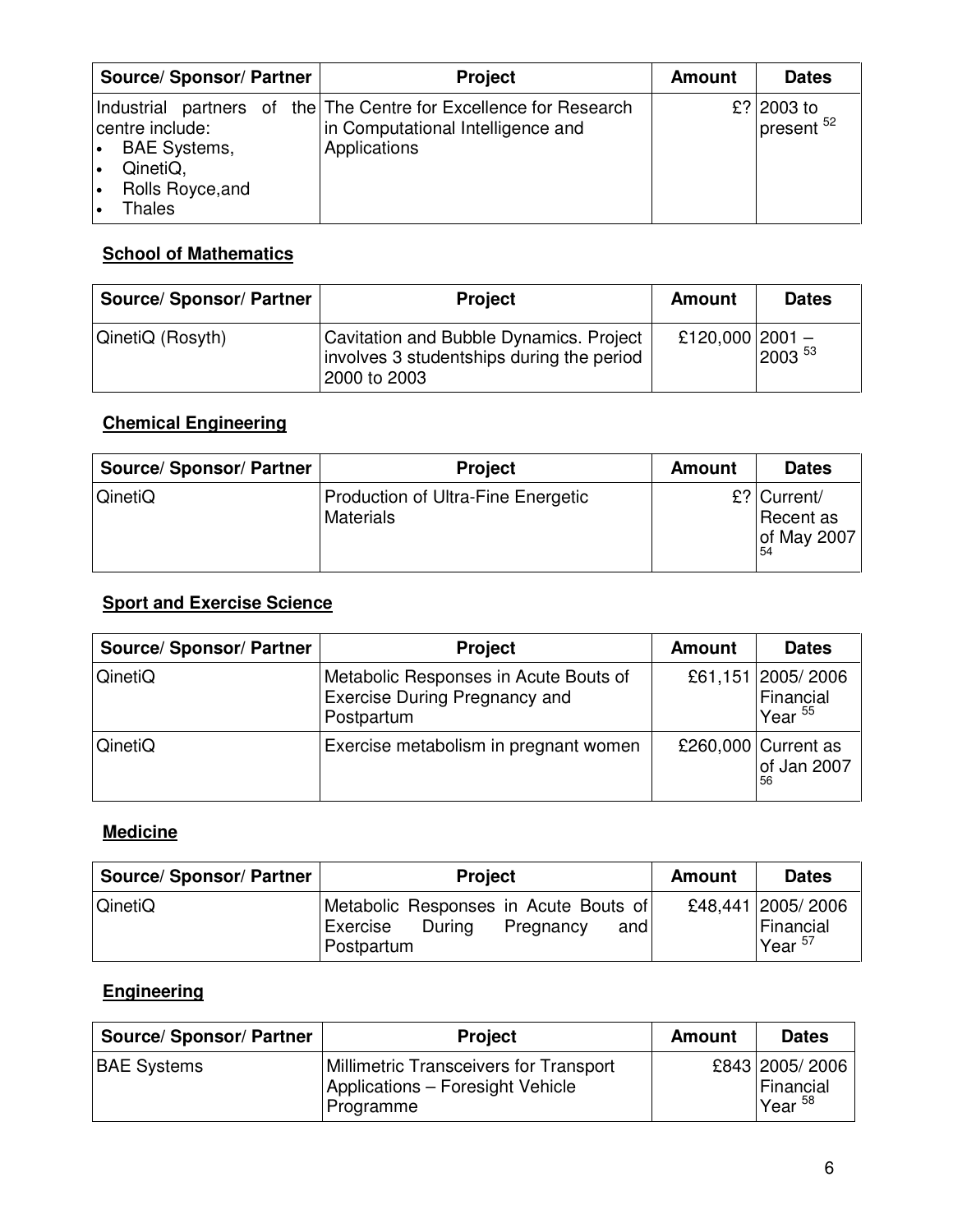| <b>Source/ Sponsor/ Partner</b> | <b>Project</b>                                              | <b>Amount</b> | <b>Dates</b>                                             |
|---------------------------------|-------------------------------------------------------------|---------------|----------------------------------------------------------|
| <b>Rolls Royce</b>              | Faraday: Developing a Paste<br><b>Formulation Criterion</b> |               | £13 2005/2006<br>Financial<br>Year <sup>59</sup>         |
| Dstl                            | Case Award                                                  |               | £1,359 2005 -<br>2006<br>Financial<br>Year <sup>60</sup> |

#### **Other projects of note**

| <b>Projects starting 2007</b>              |                                                                                                                                             |                                               |
|--------------------------------------------|---------------------------------------------------------------------------------------------------------------------------------------------|-----------------------------------------------|
| EPSRC,<br>QinetiQ (Malvern),<br>and others | <b>Automated Quantitative Software</b><br>Verification with PRISM (Probabilistic<br>Symbolic Model Checker)                                 | £583,565 Jan 2007 -<br><b>June 2010</b><br>61 |
| EPSRC, and<br>Smiths-Detection             | Fundamentals, Development and<br>Applications of Ion Mobility Spectrometry<br>(IMS) for Enhanced Trace Detection of<br><b>Threat Agents</b> | £527,052 Mar 2007 -<br>Feb 2011 62            |

#### **Notation**

? Denotes projects whose value we were unable to discover.

#### **Endnotes** - 1

<sup>1</sup> "Electronic, Electrical and Computer Engineering". University of Birmingham. http://www2.bham.ac.uk/course.asp?section=100000010008000300010001&print=1. 1 May, 2007.

<sup>2</sup> "Introducing the Midlands e-Science Centre at the University of Birmingham". Midlands E-Science centre at the University of Birmingham. http://www.mesc.bham.ac.uk/resources/docs/Marta.pdf. 27 January 2007, p10.

<sup>3</sup> "Details of Grant". Engineering and Physical Science Research Council. http://gow.epsrc.ac.uk/ViewGrant.aspx?GrantRef=EP/C520300/1. 27 January 2007.

<sup>4</sup> "Details of Grant". Engineering and Physical Science Research Council. http://gow.epsrc.ac.uk/ViewGrant.aspx?GrantRef=EP/D032652/1. 27 January 2007.

<sup>5</sup> "Microwaves with Computational Intelligence Laboratory". University of Birmingham, School of Electronic, Electrical and Computer Engineering, Communications Engineering Group. http://www.eee.bham.ac.uk/com\_test/mci.aspx. 27 January 2007.

<sup>6</sup> "The Communications Engineering Group". University of Birmingham, School of Electronic, Electrical and Computer Engineering, Communications Engineering Group. http://www.eee.bham.ac.uk/com\_test/about.aspx. 27 January 2007.

<sup>7</sup> "Emerging Device Technology: Delay Lines". University of Birmingham, School of Engineering, Emerging Device Technology. http://www.edt.bham.ac.uk/delay.htm. 27 January 2007.

<sup>8</sup> "Underwater Ad Hoc Networking". University of Birmingham, School of Engineering, Acoustics and Sonar Underwater Networking. http://www.eee.bham.ac.uk/acs%5Fgr/res/networks.html. 27 January 2007.

<sup>9</sup> "Details of Grant". Engineering and Physical Science Research Council. http://gow.epsrc.ac.uk/ViewGrant.aspx?GrantRef=GR/L91610/01. 27 January 2007.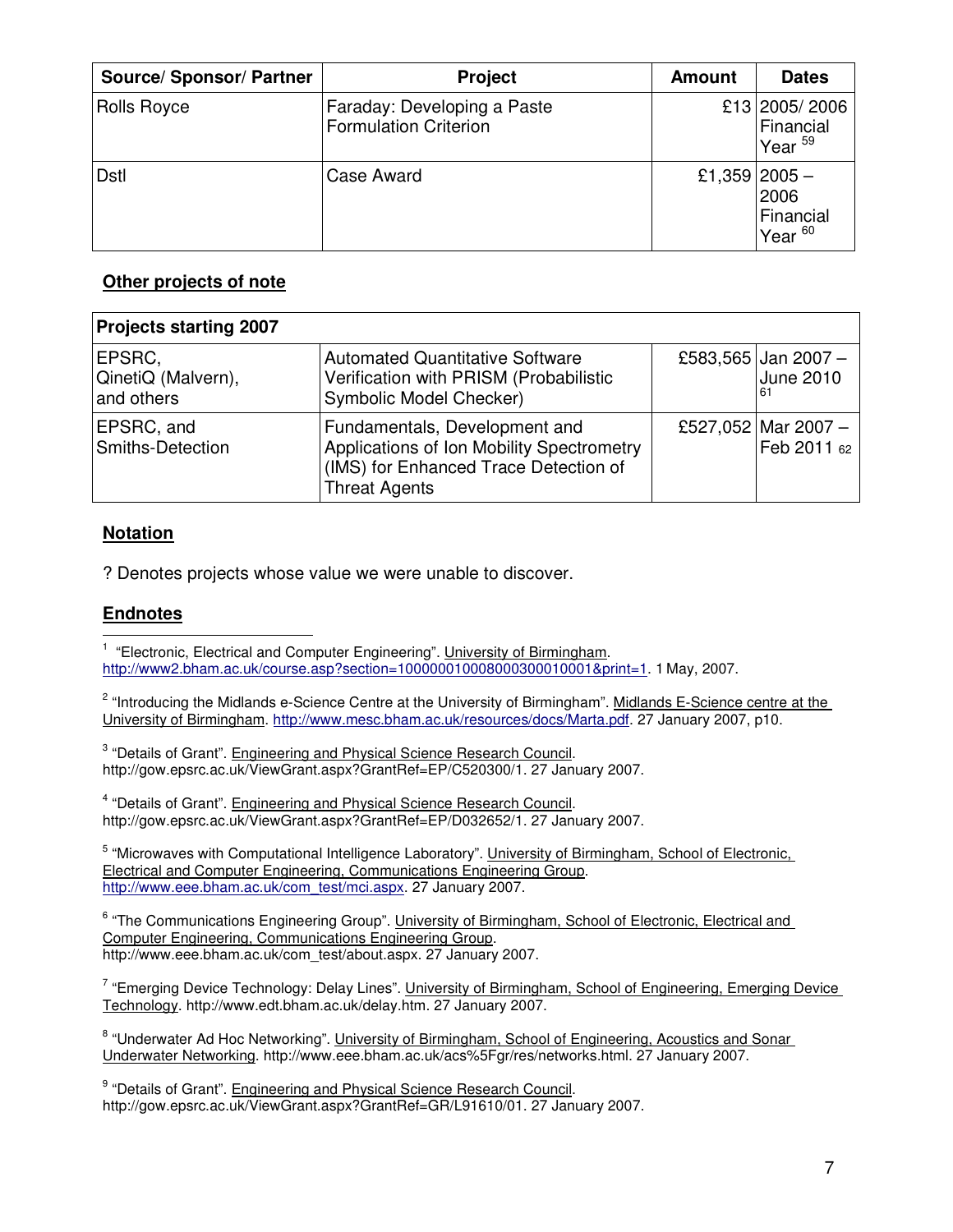<sup>10</sup> "Details of Grant". Engineering and Physical Science Research Council. http://gow.epsrc.ac.uk/ViewGrant.aspx?GrantRef=GR/M45771/01. 27 January 2007.

 $\overline{a}$ 

<sup>11</sup> "Details of Grant". Engineering and Physical Science Research Council. http://gow.epsrc.ac.uk/ViewGrant.aspx?GrantRef=GR/M55527/01. 27 January 2007.

<sup>12</sup> "Details of Grant". Engineering and Physical Science Research Council. http://gow.epsrc.ac.uk/ViewGrant.aspx?GrantRef=GR/M60101/01 . 01 May 2007.

<sup>13</sup>"Details of Grant". Engineering and Physical Science Research Council. http://gow.epsrc.ac.uk/ViewGrant.aspx?GrantRef=GR/N07127/01. 27 January 2007.

<sup>14</sup> "Details of Grant". Engineering and Physical Science Research Council. http://gow.epsrc.ac.uk/ViewGrant.aspx?GrantRef=GR/N14101/01. 27 January 2007.

<sup>15</sup> "Details of Grant". Engineering and Physical Science Research Council. http://gow.epsrc.ac.uk/ViewGrant.aspx?GrantRef=GR/R99713/01. 27 January 2007.

<sup>16</sup> "Details of Grant". Engineering and Physical Science Research Council. http://gow.epsrc.ac.uk/ViewGrant.aspx?GrantRef=GR/R23350/01. 27 January 2007.

<sup>17</sup> "Details of Grant". Engineering and Physical Science Research Council. http://gow.epsrc.ac.uk/ViewGrant.aspx?GrantRef=GR/R56273/01. 27 January 2007.

<sup>18</sup> "Details of Grant". Engineering and Physical Science Research Council. http://gow.epsrc.ac.uk/ViewGrant.aspx?GrantRef=GR/S26125/01. 27 January 2007.

<sup>19</sup> "Details of Grant". Engineering and Physical Science Research Council. http://gow.epsrc.ac.uk/ViewGrant.aspx?GrantRef=GR/S80059/01. 01 May 2007.

<sup>20</sup> "Details of Grant". Engineering and Physical Science Research Council. http://gow.epsrc.ac.uk/ViewGrant.aspx?GrantRef=EP/C518411/1. 27 January 2007.

<sup>21</sup> "Details of Grant". Engineering and Physical Science Research Council. http://gow.epsrc.ac.uk/ViewGrant.aspx?GrantRef=EP/D505569/1. 27 January 2007.

<sup>22</sup> "Details of Grant". Engineering and Physical Science Research Council. http://gow.epsrc.ac.uk/ViewGrant.aspx?GrantRef=GR/T22186/01.27 January 2007.

<sup>23</sup> "Details of Grant". Engineering and Physical Science Research Council. http://gow.epsrc.ac.uk/ViewGrant.aspx?GrantRef=EP/D04619X/1. 27 January 2007.

<sup>24</sup> "Metallurgy and Materials". University of Birmingham, School of Engineering, Metallurgy and Materials. http://www.eng.bham.ac.uk/metallurgy/people/jenkins.htm. 27 January 2007.

<sup>25</sup> "Details of Grant". Engineering and Physical Science Research Council. http://gow.epsrc.ac.uk/ViewGrant.aspx?GrantRef=GR/L88986/01. 27 January 2007.

<sup>26</sup> "Details of Grant". Engineering and Physical Science Research Council. http://gow.epsrc.ac.uk/ViewGrant.aspx?GrantRef=GR/M66790/01. 27 January 2007.

<sup>27</sup> "Details of Grant". Engineering and Physical Science Research Council. http://gow.epsrc.ac.uk/ViewGrant.aspx?GrantRef=GR/M87993/01. 27 January 2007.

<sup>28</sup>"Details of Grant". Engineering and Physical Science Research Council. http://gow.epsrc.ac.uk/ViewGrant.aspx?GrantRef=GR/N20447/01. 27 January 2007. And; "Ongoing & Recent Research Projects: Quality Surface Wrapping for Manufacture". University of Birmingham, School of Engineering, Mechanical and Manufacturing Engineering, Geometric Modelling Group. http://www.eng.bham.ac.uk/mechanical/geomod/research.htm#QualitySurfaceWrappingforManufacture. 27 January 2007.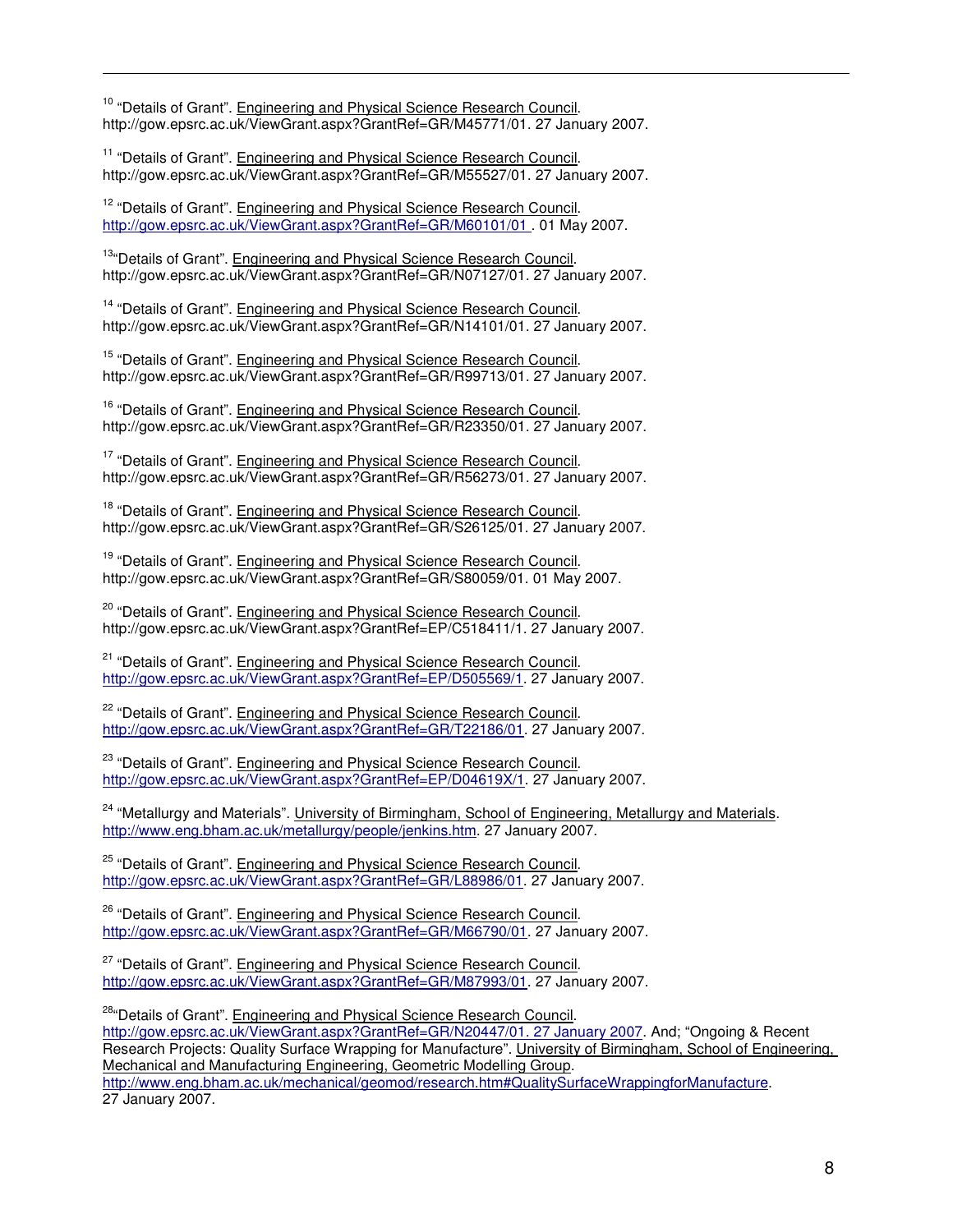<sup>29</sup> "Details of Grant". Engineering and Physical Science Research Council. http://gow.epsrc.ac.uk/ViewGrant.aspx?GrantRef=GR/R35735/01. 27 January 2007.

 $\overline{a}$ 

<sup>30</sup> "Details of Grant". Engineering and Physical Science Research Council. http://gow.epsrc.ac.uk/ViewGrant.aspx?GrantRef=EP/E002498/1. 27 January 2007.

<sup>31</sup> "School of Computer Science Personal Web Page: Completed Projects". University of Birmingham, School of Computer Science. http://www.cs.bham.ac.uk/~mzk/research\_projects.php. 27 January 2007.

<sup>32</sup> "Details of Grant". Engineering and Physical Science Research Council. http://gow.epsrc.ac.uk/ViewGrant.aspx?GrantRef=GR/S11107/01. 20 November 2007. And; "PRISM: Probabilistic Symbolic Model Checker". University of Birmingham, School of Computer Science. http://www.cs.bham.ac.uk/~dxp/prism/. 27 January 2007.

33 "Details of Grant". Engineering and Physical Science Research Council. http://gow.epsrc.ac.uk/ViewGrant.aspx?GrantRef=GR/S27252/01. 27 January 2007.

<sup>34</sup> Information Compliance Manager, University of Birmingham. 27 June 2006. Sent to Fellowship of Reconciliation.

<sup>35</sup> "Details of Grant". Engineering and Physical Science Research Council. http://gow.epsrc.ac.uk/ViewGrant.aspx?GrantRef=EP/D076625/1. 27 January 2007.

<sup>36</sup> "Details of Grant". Engineering and Physical Science Research Council. http://gow.epsrc.ac.uk/ViewGrant.aspx?GrantRef=GR/L83691/01. 27 January 2007.

<sup>37</sup> "Details of Grant". Engineering and Physical Science Research Council. http://gow.epsrc.ac.uk/ViewGrant.aspx?GrantRef=GR/M74399/01. 27 January 2007.

38 "Details of Grant". Engineering and Physical Science Research Council. http://gow.epsrc.ac.uk/ViewGrant.aspx?GrantRef=GR/M60446/01.27 January 2007.

<sup>39</sup> "Details of Grant". Engineering and Physical Science Research Council. http://gow.epsrc.ac.uk/ViewGrant.aspx?GrantRef=GR/N14064/01. 27 January 2007.

<sup>40</sup> "Details of Grant". Engineering and Physical Science Research Council. http://gow.epsrc.ac.uk/ViewGrant.aspx?GrantRef=GR/R05307/01. 27 January 2007.

<sup>41</sup> "Details of Grant". Engineering and Physical Science Research Council. http://gow.epsrc.ac.uk/ViewGrant.aspx?GrantRef=GR/R64704/01.27 January 2007.

<sup>42</sup> "Details of Grant". Engineering and Physical Science Research Council. http://gow.epsrc.ac.uk/ViewGrant.aspx?GrantRef=GR/R80636/01. 27 January 2007.

<sup>43</sup> "Designed Materials and their Processing". University of Birmingham, School of Engineering, IRC In Materials Processing. http://www.irc.bham.ac.uk/theme4/projects.htm. 27 January 2007.

<sup>44</sup> "Details of Grant". Engineering and Physical Science Research Council. http://gow.epsrc.ac.uk/ViewGrant.aspx?GrantRef=GR/R95494/01. 27 January 2007.

<sup>45</sup> "Details of Grant". Engineering and Physical Science Research Council. http://gow.epsrc.ac.uk/ViewGrant.aspx?GrantRef=GR/S70333/01. 27 January 2007.

<sup>46</sup> "Details of Grant". Engineering and Physical Science Research Council. http://gow.epsrc.ac.uk/ViewGrant.aspx?GrantRef=GR/S81742/01. 27 January 2007. And: "Designed Materials and their Processing". University of Birmingham, School of Engineering, IRC In Materials Processing. http://www.irc.bham.ac.uk/theme4/projects.htm. 27 January 2007. And; Information Compliance Manager, University of Birmingham. 27 June 2006. Sent to Fellowship of Reconciliation.

<sup>47</sup> "Details of Grant". Engineering and Physical Science Research Council. http://gow.epsrc.ac.uk/ViewGrant.aspx?GrantRef=EP/D505003/1. 27 January 2007.

<sup>48</sup> "Details of Grant". Engineering and Physical Science Research Council.